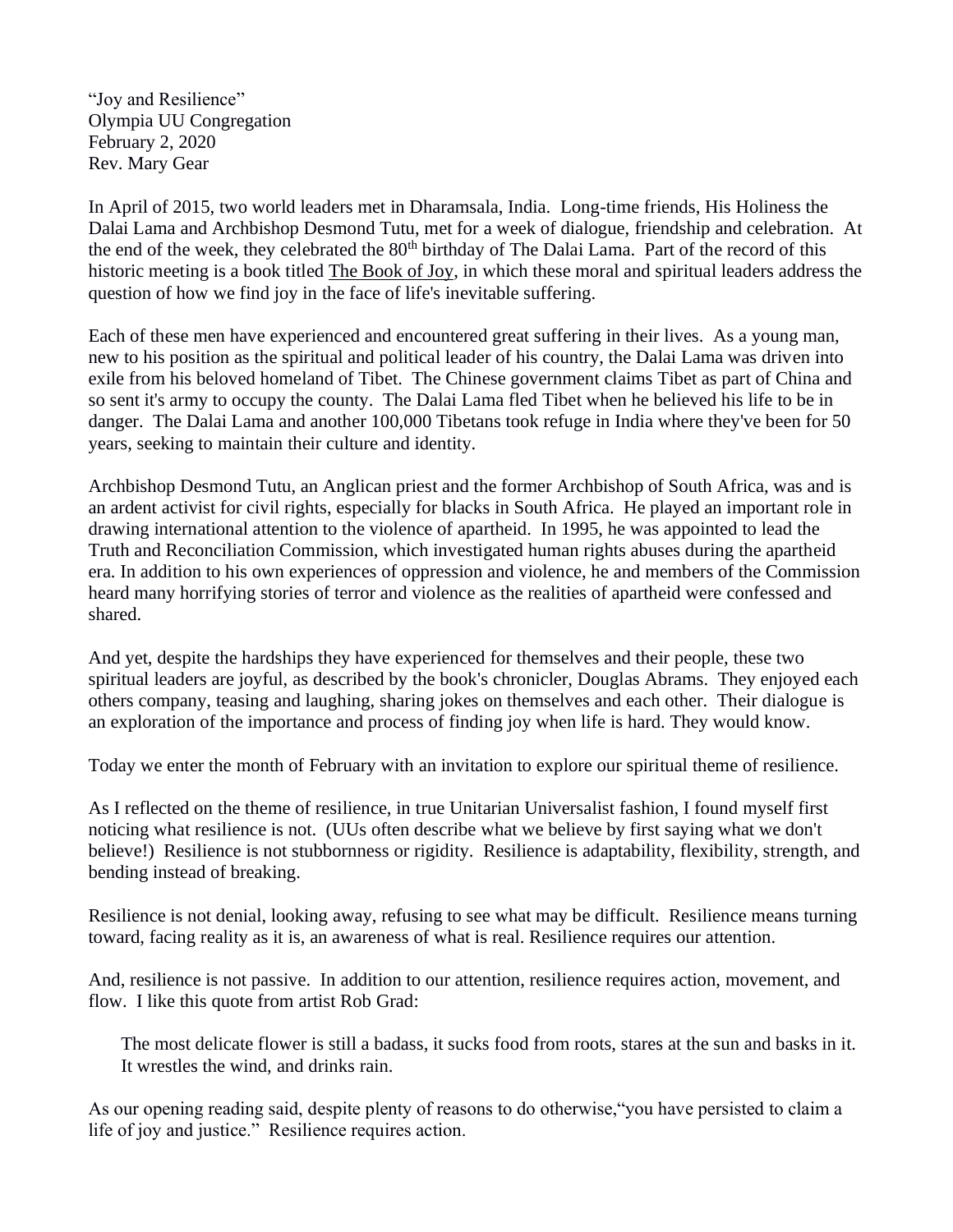I found two different explanations of the origin of the word "resilience." One suggests that resilience stems from the Latin *resilire,* which means "to rebound, recoil." It is our ability to adapt during adversity, our ability to notice what is required of us and change when needed in order to move through the challenge. The rebound is a return a sense of wholeness and clarity we've been challenged.

In physics, resilience is described as the ability of an elastic material, such as rubber or the tissue of our bodies, to absorb energy, such as the energy from a blow, and then release that energy as the material springs back into shape.

The second definition suggests that resilience comes from two Latin words, *re-* meaning "back" and *saliens,* meaning "beginning or heart of." This suggests an active effort to return to our heart, our essential self.

Combined, these definitions suggest that resilience is adapting and changing when we are challenged, drawing strength from returning to our heart, our essential self. Resilience is adapting and changing when we are challenged, drawing strength from returning to our heart. This sounds like a spiritual practice to me.

During their week together the Dalai Lama and the Archbishop agreed that "suffering is inevitable...but how we respond to that suffering is our choice. Not even oppression or occupation can take away this freedom to choose our response." (p. 7) As with the travelers in our story today, what we expect and how we choose to respond to those we encounter affects the reaction we get in return. If we expect others to be unkind, selfish and without hope, it is likely that's what we will encounter. If we expect others to be amazing, generous and kind, it is likely that's what we'll encounter. We may not have control over what happens to us, but we have control over how we approach it and respond to it.

Some might suggest that the opposite of being fragile is being tough. The antidote to being fragile is being resilient. Resilience isn't putting up walls when we are challenged. It is having practices and disciplines to draw on. It means being aware of and understanding the challenge before us, having strong roots, drawing strength from those roots, then making a change in our attitude or actions, or both.

So, what is at our center and where we are rooted is important. The Dalai Lama and the Archbishop identified eight pillars of joy that they draw on and that can be cultivated to offer strength in times of challenge. The four pillars of the mind are perspective, humility, humor, and acceptance. Perspective, humility, humor, and acceptance.

Perspective is being able to step back and put what is happening in a larger context, taking a wider view across both space and time. It's moving beyond a focus on ourselves as an individual in this moment and seeing ourselves as part of the interdependent web that has a long history of facing adversity.

Humility is being able to admit that there is much we don't know and little that we can control. It's acknowledging that we are but part of the interdependent web.

Humor is being able to laugh, especially at ourselves, even in the face of challenges.

And, acceptance is facing what is, not denying or minimizing or ignoring what is real. Acceptance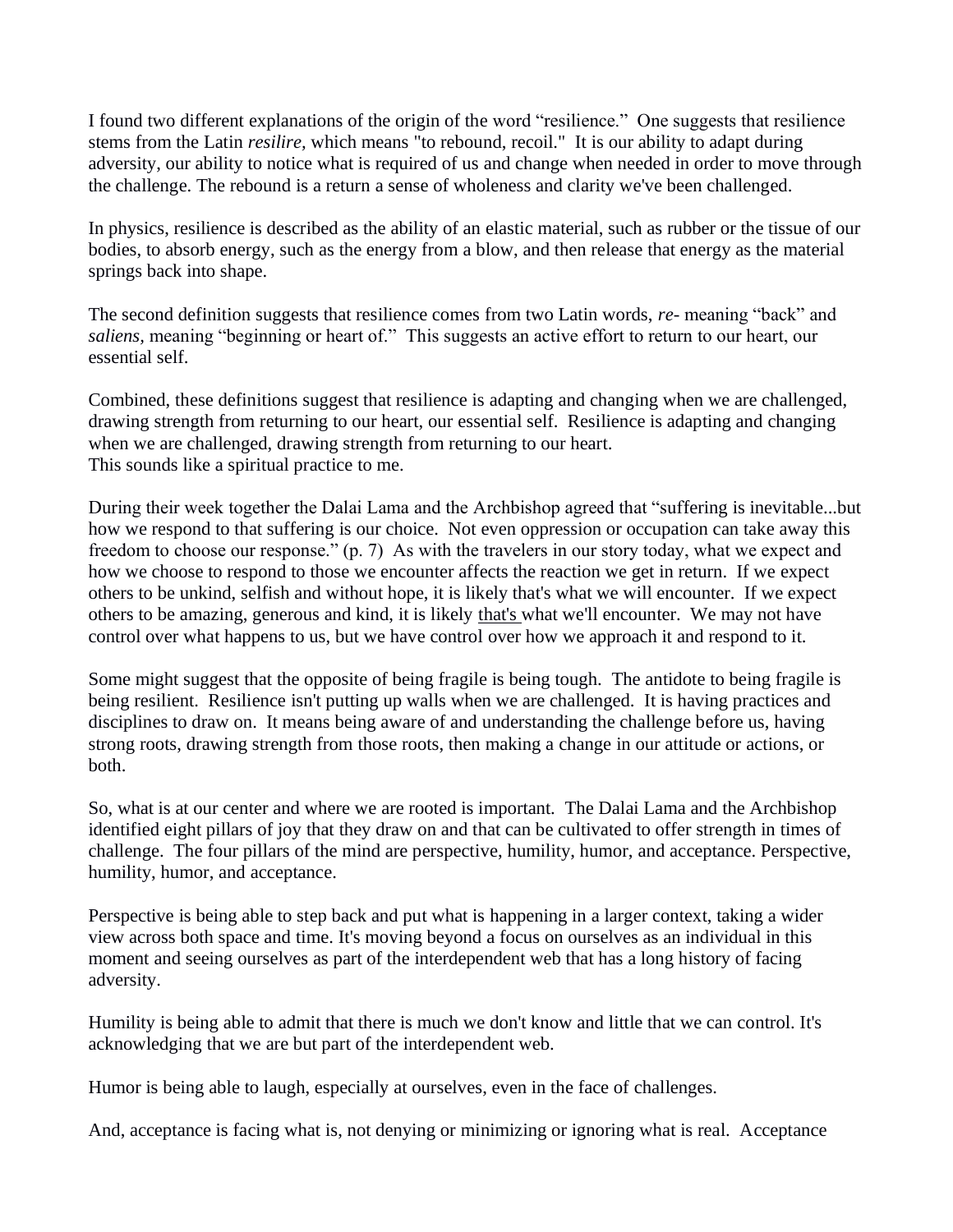doesn't mean that we like it or endorse it or agree with it. Acceptance isn't resignation or defeat, it is the opposite of these. Acceptance means that we let go of our attachment to the goal and method, facing what is with some equanimity. Only then can we make change in ourselves or in the world.

This reminds me of the serenity prayer written by the American theologian Reinhold Niebuhr and used by many 12 step groups:

Grant me the serenity to accept the things I cannot change, Courage to change the things I can, And wisdom to know the difference.

The other four pillars of joy are related to the heart: forgiveness, gratitude, compassion, and generosity. Forgiveness, gratitude, compassion, and generosity. Forgiveness does not mean allowing wrongdoing or forgetting. It is the spiritual practice of freeing ourselves from the past, releasing the ties that can prevent healing and renewal.

Gratitude is a spiritual practice of being thankful.

Compassion is the practice of cultivating concern when confronted with the suffering of others and being motivated to see that suffering relieved.

Generosity is the practice of giving, in all the many that we can give. It is an ancient spiritual teaching that it is in giving that we receive.

Each of these pillars and practices helps build a sense of joy at our center, which we can draw on in times of difficulty. Each of these is a spiritual practice and a skill that can be learned. Often we learn them in times of challenge. I think it's good news that resilience can be learned.

On reflection, I realize that my maternal grandmother was an important model in my life for learning resilience. Granny was born in 1915, so experienced the Great Depression as a teenager and young adult. She lost her mother when she was a teenager and had a difficult relationship with her stepmother; to me her stories sounded like they were right out of the Grimm's fairy tales! The oldest of her siblings, she left school early to work, helping to support her family, and she worked outside of the home for most of her life. In the early 1940s she found herself divorced with a toddler, that was my mom, in a time when this was not common or very accepted. After she remarried she worked hard to support and raise her family, a skill that served her well when she was widowed young, in her 50's. She surrounded herself with friends, active in book groups and card groups, and a regular participant in her church. And, she danced whenever she could, enjoying dates at the Elks and Eagles clubs. She cultivated connections with others, relishing family and friends throughout her life.

Well before I knew the story of my Granny's life, I knew her to be accepting, generous and funny. Everyone was welcome in her home, greeted with a hug and a plate of food. She loved to tell jokes, especially bawdy jokes, she had quite a repertoire, and she laughed with abandon. I hear her cackle in the laughter of my mom and my aunt, and my husband says he hears her laugh in mine. I am grateful to have inherited her laugh, as well as some lessons of resilience. Although she faced many challenges in her life, Granny remained open, bending without breaking, drawing strength from her core values and religious belief. She cultivated joy through acceptance, generosity and humor. She met the world with an expectation of goodness, and often received the same in return.